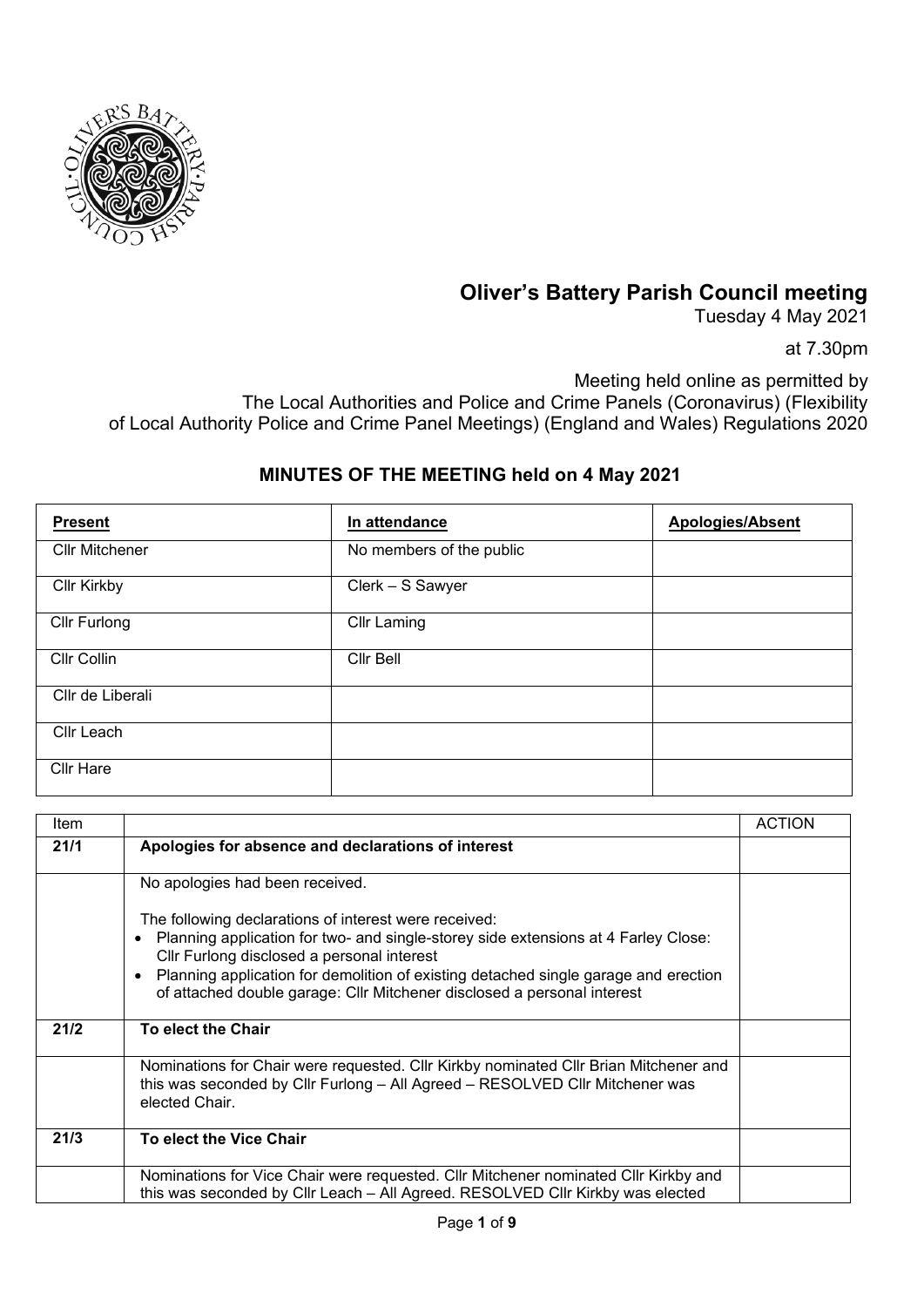|        | Vice Chair.                                                                                                                                                                                                                                                                                                                                                                                     |                                       |
|--------|-------------------------------------------------------------------------------------------------------------------------------------------------------------------------------------------------------------------------------------------------------------------------------------------------------------------------------------------------------------------------------------------------|---------------------------------------|
| 21/4   | <b>Appointment of councillors</b>                                                                                                                                                                                                                                                                                                                                                               |                                       |
| 21/4.1 | To receive declaration of acceptance of office from councillors (Chair and Vice Chair<br>only)                                                                                                                                                                                                                                                                                                  |                                       |
|        | The Clerk had circulated the forms electronically for completion and return to her for<br>signature and retaining on file. The Council AGREED that Cllrs Mitchener and Kirkby<br>would sign and forward to the Clerk after the meeting.                                                                                                                                                         | <b>Cllrs</b><br>Mitchener &<br>Kirkby |
| 21/4.2 | To receive register of interest forms from councillors                                                                                                                                                                                                                                                                                                                                          |                                       |
|        | The Clerk had circulated the forms electronically for completion and return to her for<br>signature and onward forwarding to WCC. ACTION Councillors who have not yet<br>completed to do so.                                                                                                                                                                                                    | Cllrs de<br>Liberali &<br>Leach       |
| 21/4.3 | To agree Councillor responsibilities:<br>Planning<br><b>Recreation Ground</b><br>Communications                                                                                                                                                                                                                                                                                                 |                                       |
|        | The following were agreed:<br>Planning - Cllr Furlong<br>Recreation Ground - Cllr Collin<br>Communications - Cllr de Liberali                                                                                                                                                                                                                                                                   |                                       |
|        | Councillors associated with Working Groups were also re-confirmed:<br>Events - Cllr Leach<br>Handyperson - Cllr de Liberali (with Cllr Kirkby taking over for the next six months<br>while CIIr de Liberali has less time to commit and will liaise with CIIr Collin)<br>Sustainability - group not yet formed (see agenda item) but intent is for Cllr Hare to<br>be the councillor associated |                                       |
| 21.4.4 | To agree Footpaths representative and Tree Warden                                                                                                                                                                                                                                                                                                                                               |                                       |
|        | It was agreed that Cllr de Liberali would continue as Footpaths representative and Cllr<br>Hare as Tree Warden                                                                                                                                                                                                                                                                                  |                                       |
| 21/5   | To adjourn for public participation                                                                                                                                                                                                                                                                                                                                                             |                                       |
|        | There were no members of the public in attendance.                                                                                                                                                                                                                                                                                                                                              |                                       |
| 21/5.1 | To discuss the progress of resolutions from the last meeting: see Actions List                                                                                                                                                                                                                                                                                                                  |                                       |
|        | Item 20/97.1 Publicise the ticks and Lyme disease data on the website and FaceBook<br>page - action complete                                                                                                                                                                                                                                                                                    |                                       |
|        | Item 20/97.2 Clarify reference to football pitches at River Park and how they could be<br>booked - action complete                                                                                                                                                                                                                                                                              |                                       |
|        | Item 20/98 Sign outstanding minutes and invoices before the internal audit - action<br>complete                                                                                                                                                                                                                                                                                                 |                                       |
| 21/5.2 | To receive the County Councillor's report                                                                                                                                                                                                                                                                                                                                                       |                                       |
|        | Annual Parish Meeting Report 2021 was sent out prior to the meeting, which included<br>some facts and figures, a Public Health - Coronavirus update, approved spending on<br>local services in 2021/22, Climate Change and Councillor Grants                                                                                                                                                    |                                       |
| 21/5.3 | To receive the District Councillor's report                                                                                                                                                                                                                                                                                                                                                     |                                       |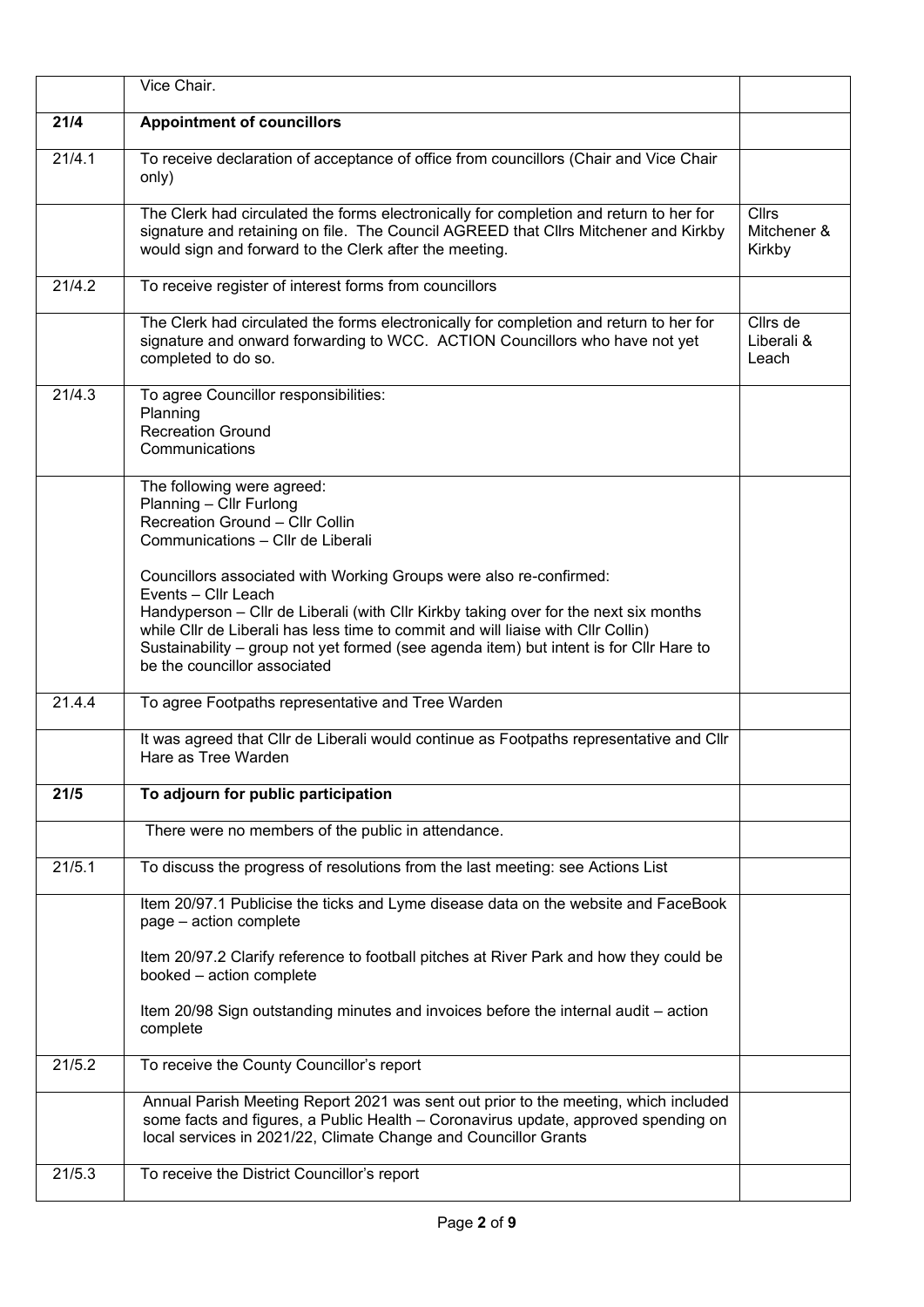|        | Report was sent out prior to the meeting, which included the re-opening of indoor<br>sports facilities, outdoor hospitality, Covid ambassadors and marshals, support for<br>local businesses, Park and Rides open and the one-way system on Winchester High<br><b>Street</b>                                                             |                                             |
|--------|------------------------------------------------------------------------------------------------------------------------------------------------------------------------------------------------------------------------------------------------------------------------------------------------------------------------------------------|---------------------------------------------|
| 21/6   | To approve the Minutes of the meeting held on 6 April 2021                                                                                                                                                                                                                                                                               |                                             |
|        | RESOLVED - Agreed as a true copy (to be signed at the next opportunity).                                                                                                                                                                                                                                                                 | Clerk/Cllr<br>Mitchener                     |
| 21/7   | <b>Planning</b>                                                                                                                                                                                                                                                                                                                          |                                             |
| 21/7.1 | To discuss the progress of resolutions from the last meeting: see Actions List                                                                                                                                                                                                                                                           |                                             |
|        | Item 20/99.2 Ask the case officer to visit the neighbour of 12 Plovers Down before<br>reaching a decision - action complete                                                                                                                                                                                                              |                                             |
|        | Item 20/99.3 Issue full consultation response to WCC Planning and to Contacts List<br>and seek feedback from residents on their own submissions - action complete                                                                                                                                                                        |                                             |
|        | Item 20/99.4 Pay £55 flyer costs - action complete                                                                                                                                                                                                                                                                                       |                                             |
| 20/7.2 | To consider planning report from Councillor Furlong and agree actions                                                                                                                                                                                                                                                                    |                                             |
|        | Report was sent out prior to the meeting. Three new applications:                                                                                                                                                                                                                                                                        |                                             |
|        | 35 Sunnydown Road (21/00673/FUL) demolition of existing dwelling and construction<br>of new dwelling. RESOLVED no comment                                                                                                                                                                                                                |                                             |
|        | Jaspers, 4 Farley Close (21/00674/HOU) proposed two- and single-storey side<br>extensions. Farley Close is all single storey so a consent would create a precedent.<br>The application contravenes the Village Design Statement in several respects<br>including height, bulk, restricting outward views. RESOLVED to make an objection. | Cl <sub>l</sub><br>Furlong/<br><b>Clerk</b> |
|        | 5 Farley Close (21/00690/HOU) demolition of existing detached single garage and<br>erection of attached double garage. RESOLVED no comment                                                                                                                                                                                               |                                             |
|        | Update on applications previously discussed                                                                                                                                                                                                                                                                                              |                                             |
|        | 33 Old Kennels Lane (21/00285/HOU) major conversion of existing bungalow -<br>application permitted                                                                                                                                                                                                                                      |                                             |
|        | 150 Oliver's Battery Road South (21/00327/HOU) two-storey extension - application<br>permitted                                                                                                                                                                                                                                           |                                             |
|        | 3 Downlands Road (21/00248/HOU) addition of a garage (with adjoined playroom) to<br>the side of the property – application permitted                                                                                                                                                                                                     |                                             |
|        | 12 Plovers Down (21/00205/HOU) first floor side and rear extensions single storey<br>rear extension - application permitted                                                                                                                                                                                                              |                                             |
|        | Enforcement                                                                                                                                                                                                                                                                                                                              |                                             |
|        | WCC Planning Enforcement provided an update prior to the meeting:                                                                                                                                                                                                                                                                        |                                             |
|        | 20/00156/WKS, 85 Old Kennels Lane: alleged works not in accordance with plans -<br>addition of Velux in roof (planning application 18/02884/FUL). Officer has requested<br>an application to be submitted.                                                                                                                               |                                             |
|        | 20/00236/WKS, 29 Old Kennels Lane: alleged new fence approximately 2.75m high<br>has been erected. Officer liaising with owners to reduce height of fence.                                                                                                                                                                               |                                             |
|        | 21/00095/BCOND, 8 Sunnydown Road: obscure glazing in dormer windows not                                                                                                                                                                                                                                                                  |                                             |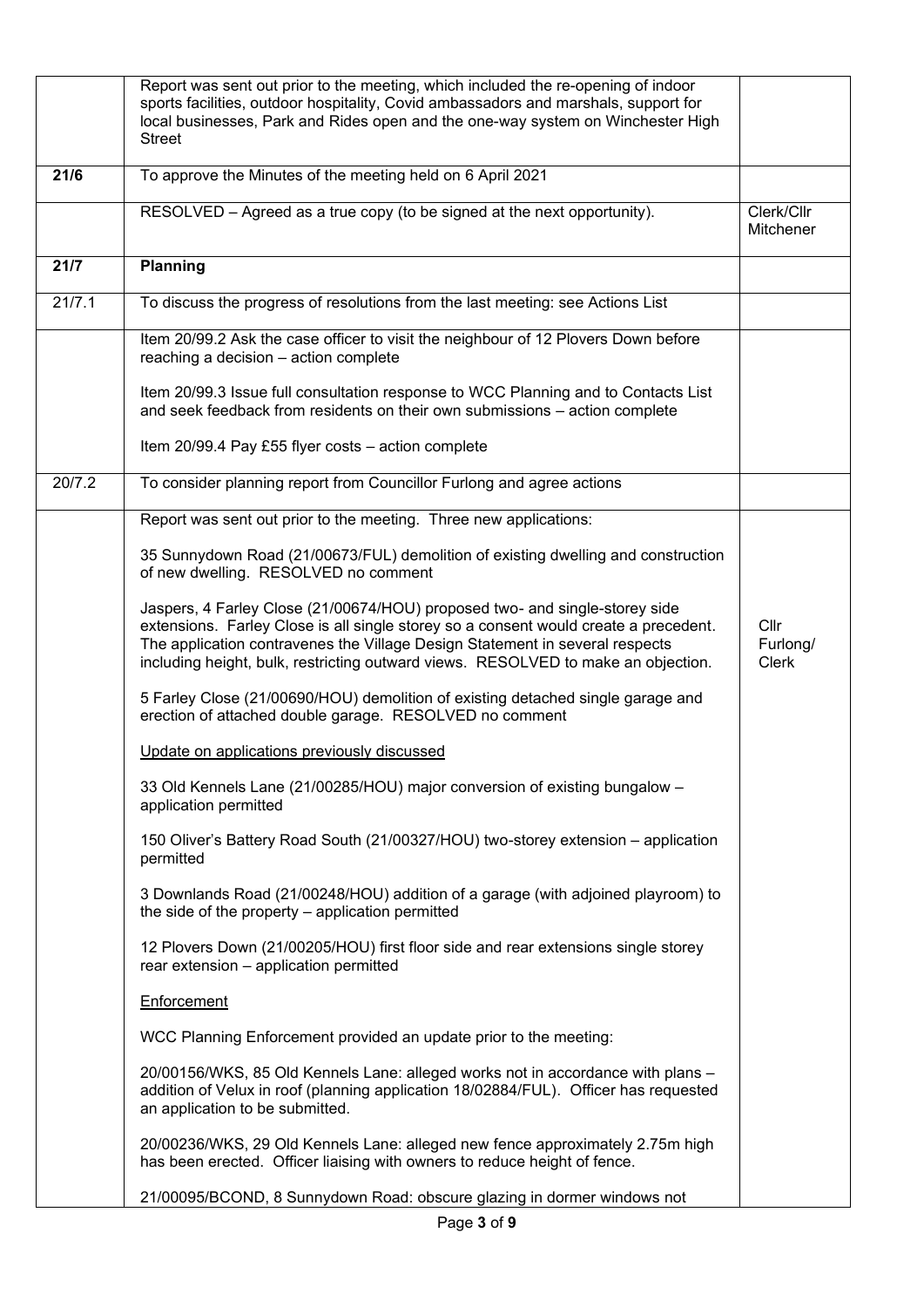|        |                                                                                |                                      | installed - 20/00260/HOU. Site is under initial investigation.                                                                                                                                                                                                                                                                                                                                                                                                                                                                                                                                                                                                                                            |                  |                     |            |
|--------|--------------------------------------------------------------------------------|--------------------------------------|-----------------------------------------------------------------------------------------------------------------------------------------------------------------------------------------------------------------------------------------------------------------------------------------------------------------------------------------------------------------------------------------------------------------------------------------------------------------------------------------------------------------------------------------------------------------------------------------------------------------------------------------------------------------------------------------------------------|------------------|---------------------|------------|
| 21/8   |                                                                                | <b>Finance and Council matters</b>   |                                                                                                                                                                                                                                                                                                                                                                                                                                                                                                                                                                                                                                                                                                           |                  |                     |            |
| 21/8.1 | To discuss the progress of resolutions from the last meeting: see Actions List |                                      |                                                                                                                                                                                                                                                                                                                                                                                                                                                                                                                                                                                                                                                                                                           |                  |                     |            |
|        | work.                                                                          |                                      | Item 20/100.1 Liaise to identify options for resolving parking issues at the Recreation<br>Ground - ongoing. The situation hasn't worsened and it was mentioned that a<br>Ramblers Association walk was the reason for the vehicles parking in the adjacent<br>field on the day complaints were received. There is a question about parking in the<br>survey which will be included in the OB-server but as there is no great desire<br>amongst Councillors to extend the car park and it is felt that when lockdown<br>restrictions lift people may go elsewhere/further afield/meet indoors more, to keep the<br>matter under review. It was noted that there is no money in the current budget for the |                  |                     | Cllr Leach |
|        |                                                                                | discussion - action complete         | Item 20/100.1 Add HALC advice on Communications Policy to May agenda for further                                                                                                                                                                                                                                                                                                                                                                                                                                                                                                                                                                                                                          |                  |                     |            |
|        |                                                                                |                                      | Item 20/100.3 Renew CPRE membership at the relevant time - action not yet due                                                                                                                                                                                                                                                                                                                                                                                                                                                                                                                                                                                                                             |                  |                     |            |
|        | complete                                                                       |                                      | Item 20/100.4 Pay £190.83 grant to Countryside Group for insurance – action                                                                                                                                                                                                                                                                                                                                                                                                                                                                                                                                                                                                                               |                  |                     |            |
|        | action complete                                                                |                                      | Item 20/100.5 Renew SLCC and HALC memberships (assuming the HALC fee is not<br>too dissimilar to last year's) - action not due until 20 May<br>and confirm how the HALC fee is arrived at especially in relation to size of council -                                                                                                                                                                                                                                                                                                                                                                                                                                                                     |                  |                     |            |
| 21/8.2 | balance                                                                        |                                      | To accept payments for April and agree the April bank transactions with the bank                                                                                                                                                                                                                                                                                                                                                                                                                                                                                                                                                                                                                          |                  |                     |            |
|        |                                                                                |                                      | RESOLVED to approve payments and bank reconciliation.                                                                                                                                                                                                                                                                                                                                                                                                                                                                                                                                                                                                                                                     |                  |                     |            |
|        |                                                                                |                                      | Payments/Receipts List and Bank Reconcilation for May 2021 Meeting                                                                                                                                                                                                                                                                                                                                                                                                                                                                                                                                                                                                                                        |                  |                     |            |
|        | <b>PAYMENTS</b>                                                                |                                      |                                                                                                                                                                                                                                                                                                                                                                                                                                                                                                                                                                                                                                                                                                           |                  |                     |            |
|        | Invoice Date                                                                   | Supplier                             | Details                                                                                                                                                                                                                                                                                                                                                                                                                                                                                                                                                                                                                                                                                                   | Gross            |                     |            |
|        | 08-Apr-21                                                                      | S Sawyer                             | April                                                                                                                                                                                                                                                                                                                                                                                                                                                                                                                                                                                                                                                                                                     | 677.10           |                     |            |
|        | 08-Apr-21                                                                      | Hampshire Pension                    | April                                                                                                                                                                                                                                                                                                                                                                                                                                                                                                                                                                                                                                                                                                     | 184.15           |                     |            |
|        | 09-Apr-21                                                                      | ID Mobile                            | Mobile phone                                                                                                                                                                                                                                                                                                                                                                                                                                                                                                                                                                                                                                                                                              | 10.63            |                     |            |
|        | 13-Apr-21                                                                      | OB Countryside Group                 | Grant claim                                                                                                                                                                                                                                                                                                                                                                                                                                                                                                                                                                                                                                                                                               | 190.83           |                     |            |
|        | 20-Apr-21                                                                      | Do The Numbers                       | Internal audit report                                                                                                                                                                                                                                                                                                                                                                                                                                                                                                                                                                                                                                                                                     | 200.00<br>144.00 |                     |            |
|        | 26-Apr-21                                                                      | SLCC                                 | Annual membership 1/5/21-30/4/22                                                                                                                                                                                                                                                                                                                                                                                                                                                                                                                                                                                                                                                                          | 1,406.71         |                     |            |
|        |                                                                                | Unpaid - for approval at May meeting |                                                                                                                                                                                                                                                                                                                                                                                                                                                                                                                                                                                                                                                                                                           |                  |                     |            |
|        | 05-Apr-21                                                                      | Green Smile                          | Grounds maintenance                                                                                                                                                                                                                                                                                                                                                                                                                                                                                                                                                                                                                                                                                       | 451.50           |                     |            |
|        | 13-Apr-21                                                                      | BHIB                                 | Insurance - year 2 of 3-yr undertaking                                                                                                                                                                                                                                                                                                                                                                                                                                                                                                                                                                                                                                                                    | 334.34           |                     |            |
|        | 20-Apr-21                                                                      | HALC                                 | Fees/NALC levy 2021/22                                                                                                                                                                                                                                                                                                                                                                                                                                                                                                                                                                                                                                                                                    | 498.47           |                     |            |
|        | 25-Apr-21                                                                      | S Sa wyer                            | New printer                                                                                                                                                                                                                                                                                                                                                                                                                                                                                                                                                                                                                                                                                               | 164.99           |                     |            |
|        | 07-May-21                                                                      | ID Mobile                            | Mobile phone                                                                                                                                                                                                                                                                                                                                                                                                                                                                                                                                                                                                                                                                                              | 10.63            |                     |            |
|        |                                                                                |                                      |                                                                                                                                                                                                                                                                                                                                                                                                                                                                                                                                                                                                                                                                                                           |                  | 1,459.93 To be paid |            |
|        |                                                                                |                                      |                                                                                                                                                                                                                                                                                                                                                                                                                                                                                                                                                                                                                                                                                                           |                  |                     |            |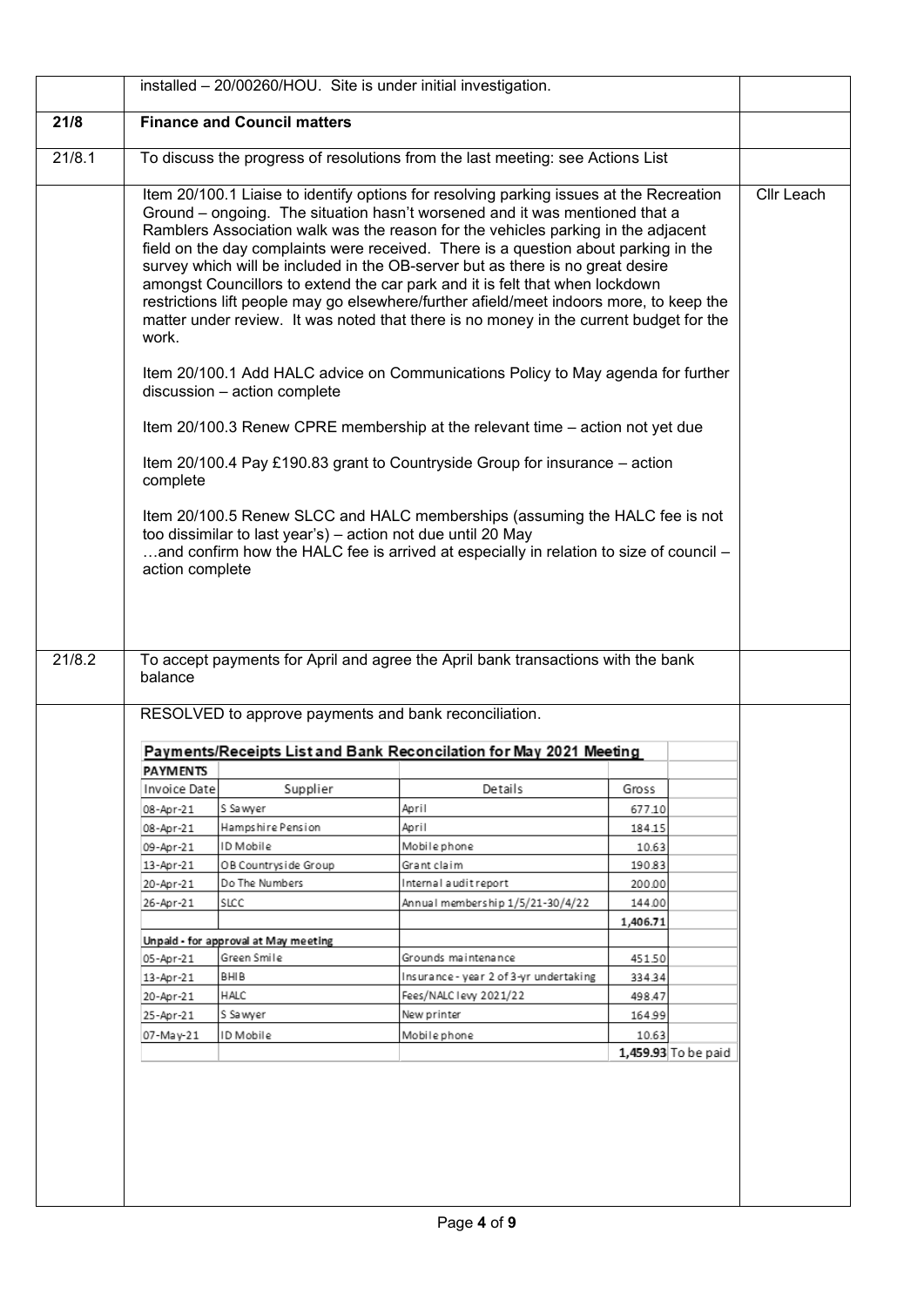|                                                  |                                                 |                                   |             |                               | Bank balance as at 31 March £14,199.05                                |                                                                                                                                                                             |              |
|--------------------------------------------------|-------------------------------------------------|-----------------------------------|-------------|-------------------------------|-----------------------------------------------------------------------|-----------------------------------------------------------------------------------------------------------------------------------------------------------------------------|--------------|
|                                                  |                                                 |                                   |             |                               |                                                                       |                                                                                                                                                                             |              |
| Plus receipts                                    |                                                 |                                   |             |                               |                                                                       |                                                                                                                                                                             |              |
|                                                  | WCC - recept 1st tranche                        |                                   |             | 18,000.00                     |                                                                       |                                                                                                                                                                             |              |
| HMRC - VAT refund                                |                                                 |                                   |             | 2,270.38                      | 20,270.38                                                             |                                                                                                                                                                             |              |
|                                                  |                                                 |                                   |             |                               | 34,469.43                                                             |                                                                                                                                                                             |              |
|                                                  | Less payments April                             |                                   |             |                               | 1,406.71                                                              |                                                                                                                                                                             |              |
|                                                  | Less payments from April sheet                  |                                   |             |                               | 695.90                                                                |                                                                                                                                                                             |              |
|                                                  |                                                 |                                   |             |                               | 32,366.82                                                             |                                                                                                                                                                             |              |
|                                                  |                                                 |                                   |             |                               |                                                                       |                                                                                                                                                                             |              |
|                                                  |                                                 |                                   |             |                               |                                                                       |                                                                                                                                                                             |              |
|                                                  |                                                 | Bank balance as at 30 April       |             |                               | £32,366.82                                                            |                                                                                                                                                                             |              |
|                                                  |                                                 |                                   |             |                               |                                                                       |                                                                                                                                                                             |              |
|                                                  |                                                 | Payments still to be made         |             |                               | 1,459.93                                                              |                                                                                                                                                                             |              |
|                                                  |                                                 |                                   |             |                               |                                                                       |                                                                                                                                                                             |              |
|                                                  |                                                 |                                   |             |                               |                                                                       |                                                                                                                                                                             |              |
|                                                  | To receive the end of year accounts for 2020/21 |                                   |             |                               |                                                                       |                                                                                                                                                                             |              |
|                                                  |                                                 |                                   |             |                               |                                                                       |                                                                                                                                                                             |              |
|                                                  |                                                 |                                   |             |                               |                                                                       |                                                                                                                                                                             |              |
|                                                  |                                                 |                                   |             |                               |                                                                       | The accounts had been circulated in advance of the meeting. RESOLVED to                                                                                                     |              |
|                                                  |                                                 |                                   |             |                               |                                                                       | approve subject to making suggested minor alterations not affecting content.                                                                                                | <b>Clerk</b> |
|                                                  |                                                 |                                   |             |                               |                                                                       |                                                                                                                                                                             |              |
|                                                  | <b>Oliver's Battery Parish Council</b>          |                                   |             |                               |                                                                       |                                                                                                                                                                             |              |
| Year Ended 2021                                  |                                                 |                                   |             |                               | <b>FOURTH QUARTER - Year End</b>                                      |                                                                                                                                                                             |              |
|                                                  | Approved                                        |                                   | Actual v    |                               |                                                                       |                                                                                                                                                                             |              |
|                                                  | <b>Budget</b>                                   | To Date                           | Budget      |                               |                                                                       |                                                                                                                                                                             |              |
|                                                  | 2020/21                                         | 2020/21                           | 2020/21     |                               |                                                                       | Comments                                                                                                                                                                    |              |
| <b>Expenditure</b>                               | £                                               | £                                 | $\%$        |                               |                                                                       |                                                                                                                                                                             |              |
| Salary & NI                                      | 13,580.00                                       | 12,285.75                         | 90%         |                               |                                                                       |                                                                                                                                                                             |              |
| Pension<br>Clerk Expenses                        | 2,455.00<br>200.00                              | 2,223.36<br>200.00                | 91%<br>100% |                               |                                                                       |                                                                                                                                                                             |              |
| Mobile Phone                                     | 130.00                                          | 127.56                            | 98%         |                               |                                                                       |                                                                                                                                                                             |              |
| Travel                                           | 350.00                                          | 0.00                              | 0%          |                               |                                                                       |                                                                                                                                                                             |              |
| Training                                         | 200.00                                          | 0.00                              | 0%          |                               |                                                                       |                                                                                                                                                                             |              |
| Meeting Costs                                    | 300.00                                          | 89.92                             |             | 30% Zoom subscription         |                                                                       |                                                                                                                                                                             |              |
| Admin<br><b>Bank Charges</b>                     | 200.00<br>80.00                                 | 99.48<br>72.00                    | 50%<br>90%  |                               |                                                                       |                                                                                                                                                                             |              |
| Insurance Premium                                | 1,400.00                                        | 334.34                            | 24%         |                               |                                                                       |                                                                                                                                                                             |              |
| Audit Fees                                       | 500.00                                          | 440.00                            | 88%         |                               |                                                                       |                                                                                                                                                                             |              |
| Subscriptions                                    | 800.00                                          | 742.41                            |             |                               | 93% SLCC, HALC, CPRE, Krystal, ICO, Microsoft 365                     |                                                                                                                                                                             |              |
| Grants                                           | 1,000.00                                        | 900.00                            |             |                               |                                                                       | 90% Mobile phone contribution OB Community Group, Citizens Advice, OB Film Club, Victim Support                                                                             |              |
| Events                                           | 500.00                                          | 168.50                            |             |                               | 34% Scarecrow competition, Christmas Tree lighting                    |                                                                                                                                                                             |              |
| Tree Surveys<br>Newsletter                       | 150.00<br>2,700.00                              | 1,565.00<br>2,540.04              |             | 94% Design and printing costs | 1043% Figure consists mainly of works and not just the survey         |                                                                                                                                                                             |              |
| Bench Maintenance                                | 500.00                                          | 220.00                            | 44%         |                               |                                                                       |                                                                                                                                                                             |              |
| Lengthsman Rubbish Dis                           | 100.00                                          | 76.00                             |             |                               | 76% Amount paid includes lengthsman contract annual fee               |                                                                                                                                                                             |              |
|                                                  | 500.00                                          | 650.00                            |             |                               | 130% Some of this expenditure is for the previous year                |                                                                                                                                                                             |              |
| Dog Waste Bins                                   |                                                 |                                   |             |                               |                                                                       |                                                                                                                                                                             |              |
| <b>Recreation Ground:</b>                        |                                                 | 4,905.00<br>44.95                 | 98%<br>90%  |                               |                                                                       |                                                                                                                                                                             |              |
| Contracts/Play Inspection                        | 5,000.00                                        |                                   |             |                               |                                                                       |                                                                                                                                                                             |              |
| Annual Play Inspection<br>Conservation Area Rent | 50.00<br>50.00                                  | 50.00                             | 100%        |                               |                                                                       |                                                                                                                                                                             |              |
| Water Supply                                     | 125.00                                          | 70.01                             | 56%         |                               |                                                                       |                                                                                                                                                                             |              |
| Repairs & Renewals                               |                                                 |                                   | 105%        |                               |                                                                       | Painting in play area, works resulting from play inspection, fencing off play area, shackles,                                                                               |              |
| Improvements                                     | 1,000.00<br>2,000.00                            | 1,049.29<br>533.41                |             |                               | replace bollards, moss killer, padlock, keys, refix broken sign       |                                                                                                                                                                             |              |
|                                                  |                                                 |                                   |             |                               |                                                                       | 27% Inc playground signs following inspection, make tunnel barrier higher<br>Defibrillator pads, £170 PROW cutting (to be paid for by HCC), Royaldown flyers, contributions |              |
| Miscellaneous                                    | 500.00                                          | 1,395.15                          | 279%        |                               | towards planning consultants                                          |                                                                                                                                                                             |              |
| S137                                             | 500.00                                          | 0.00                              | 0%          |                               |                                                                       |                                                                                                                                                                             |              |
| VAT on purchases                                 |                                                 | £34,870.00 £30,782.17<br>2,270.38 | 88%         |                               |                                                                       |                                                                                                                                                                             |              |
|                                                  |                                                 | £33,052.55                        |             |                               |                                                                       |                                                                                                                                                                             |              |
| Income                                           |                                                 |                                   |             |                               |                                                                       |                                                                                                                                                                             |              |
| Precept                                          | 28,000.00                                       | 28,000.00                         | 100%        |                               |                                                                       |                                                                                                                                                                             |              |
| Other                                            |                                                 | 910.00                            |             |                               |                                                                       | N/A WCC/BFOBCA VE Day grants/HCC reimbursement PROW cutting/advertising in newsletter                                                                                       |              |
| VAT                                              |                                                 | 4,130.62                          | N/A         |                               |                                                                       |                                                                                                                                                                             |              |
|                                                  | £28,000.00                                      | £33,040.62                        |             |                               |                                                                       |                                                                                                                                                                             |              |
|                                                  |                                                 |                                   |             |                               |                                                                       |                                                                                                                                                                             |              |
|                                                  |                                                 |                                   |             |                               |                                                                       |                                                                                                                                                                             |              |
|                                                  |                                                 |                                   |             |                               | To receive, discuss and approve the internal auditor's report 2020/21 |                                                                                                                                                                             |              |
|                                                  |                                                 |                                   |             |                               |                                                                       |                                                                                                                                                                             |              |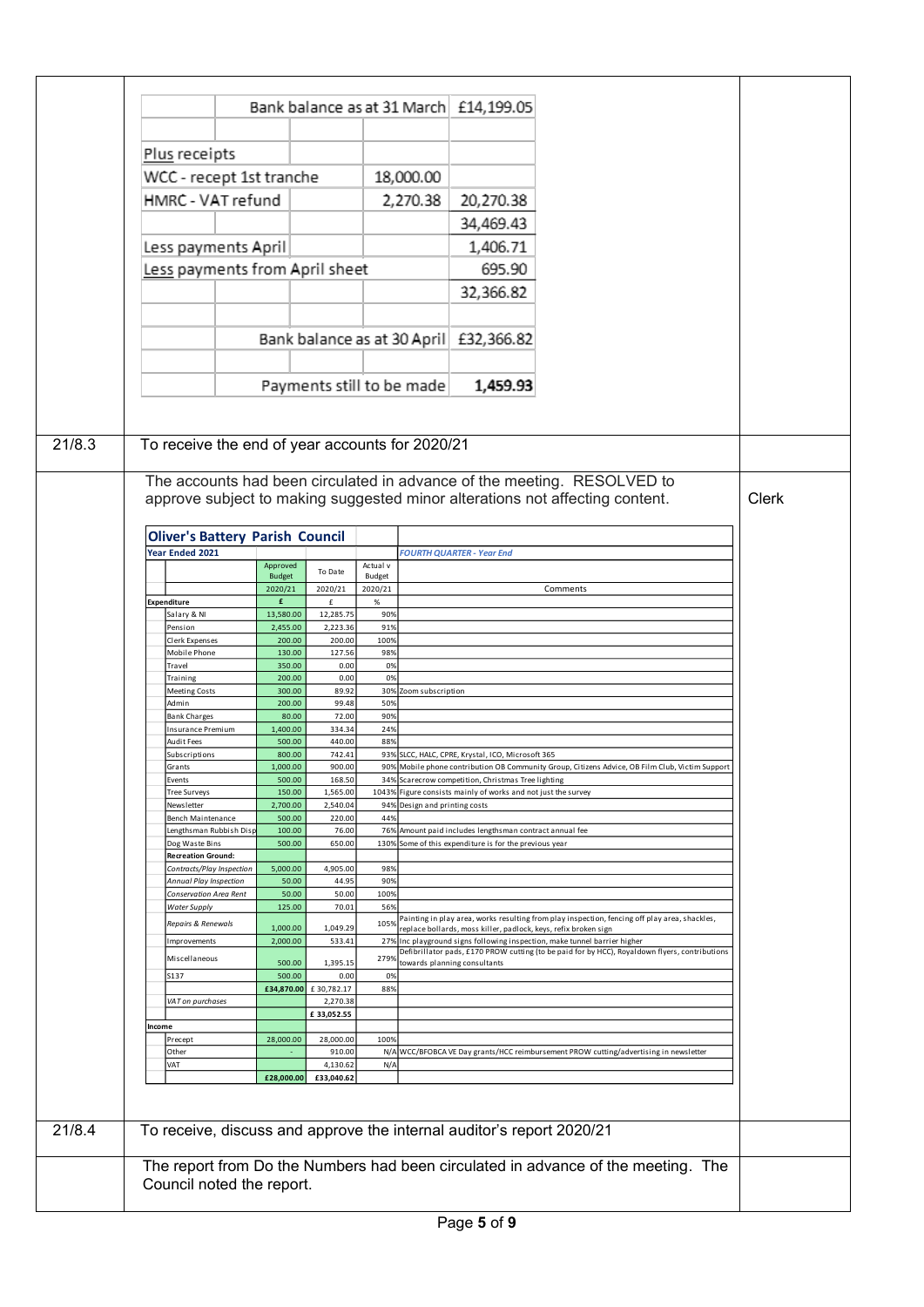| 21/8.5  | To approve Section 1 (Annual Governance Statement 2020/21) of the Annual<br>governance and Accountability Return (AGAR) for submission to the external auditor                                                                                                                                                                                                                                        |                                            |
|---------|-------------------------------------------------------------------------------------------------------------------------------------------------------------------------------------------------------------------------------------------------------------------------------------------------------------------------------------------------------------------------------------------------------|--------------------------------------------|
|         | The Clerk read out the statement and noted Councillors responses. Items 1 to 8 were<br>agreed as Yes and item 9 was noted as N/A. The Chair signed Section 1.                                                                                                                                                                                                                                         | <b>Clerk</b>                               |
| 21/8.6  | To approve Section 2 (Accounting Statements 2020/21) of the AGAR for submission<br>to the external auditor                                                                                                                                                                                                                                                                                            |                                            |
|         | RESOLVED to agree and Chair signed Section 2.                                                                                                                                                                                                                                                                                                                                                         | Clerk                                      |
| 21/8.7  | To agree Standing Orders                                                                                                                                                                                                                                                                                                                                                                              |                                            |
|         | RESOLVED to approve the Standing Orders with no change                                                                                                                                                                                                                                                                                                                                                |                                            |
| 21/8.8  | To agree Financial Regulations and Financial Risk Assessment                                                                                                                                                                                                                                                                                                                                          |                                            |
|         | Financial Regulations - RESOLVED to approve with no change.                                                                                                                                                                                                                                                                                                                                           |                                            |
|         | Financial Risk Assessment - RESOLVED to approve current version with no change<br>for now, but a Risk Management Scheme has been drafted by the Clerk for<br>discussion and future submission for approval                                                                                                                                                                                            | <b>Cllrs</b><br>Mitchener/<br>Kirkby/Clerk |
| 21/8.9  | To agree insurance details for next year (year 2 of three-year agreement)                                                                                                                                                                                                                                                                                                                             |                                            |
|         | Relevant documents of the renewal with BHIB had been circulated in advance of the<br>meeting. RESOLVED to continue as previously agreed, with no change to policy                                                                                                                                                                                                                                     | <b>Clerk</b>                               |
| 21/8.10 | To ratify decision to purchase new printer                                                                                                                                                                                                                                                                                                                                                            |                                            |
|         | The printer had started malfunctioning and as it is several years old it had been<br>decided to replace it rather than try and get it fixed. RESOLVED to ratify decision for<br>purchase of new printer for £137.49 plus VAT                                                                                                                                                                          |                                            |
| 21/8.11 | To consider request from 3rd Winchester City Brownies to meet on The Battery                                                                                                                                                                                                                                                                                                                          |                                            |
|         | A request had been circulated, together with evidence of public liability insurance and<br>risk assessments, by the Brownies to meet on The Battery until they are able to meet<br>at an internal venue. They also sought approval to meet occasionally on the<br>Recreation Ground. RESOLVED to approve                                                                                              |                                            |
| 21/9    | <b>Communications</b>                                                                                                                                                                                                                                                                                                                                                                                 |                                            |
| 21/9.1  | To discuss the progress of resolutions from the last meeting: see Actions List                                                                                                                                                                                                                                                                                                                        |                                            |
|         | Item 20/101.1 Update Style Guideline template for Council documents and forward to<br>the Clerk who will use the MS accessibility compliance check facility before issuing to<br>Cllrs for comments – when the Clerk and Cllr de Liberali are happy with the draft it will<br>be issued for further comment. The issues to be resolved now are compatibility<br>between Apple and Microsoft software. | Cllr de<br>Liberali/Clerk                  |
| 21/9.2  | To consider Press and Media Policy in light of fresh advice received from HALC                                                                                                                                                                                                                                                                                                                        |                                            |
|         | The advice statement from HALC was read out again by the Chair. RESOLVED to<br>reinstate the paragraph into the policy as this is the advice from HALC. Cllr Collin<br>requested that the minutes record that he voted against the motion.                                                                                                                                                            | Clerk                                      |
| 21/10   | Recreation Ground, Wildlife Conservation Area and the Battery                                                                                                                                                                                                                                                                                                                                         |                                            |
| 21/10.1 | To discuss the progress of resolutions from the last meeting: see Actions List                                                                                                                                                                                                                                                                                                                        |                                            |
|         | Item 20/102.1 Add step-ups exercise to list of items to receive application of anti-slip                                                                                                                                                                                                                                                                                                              |                                            |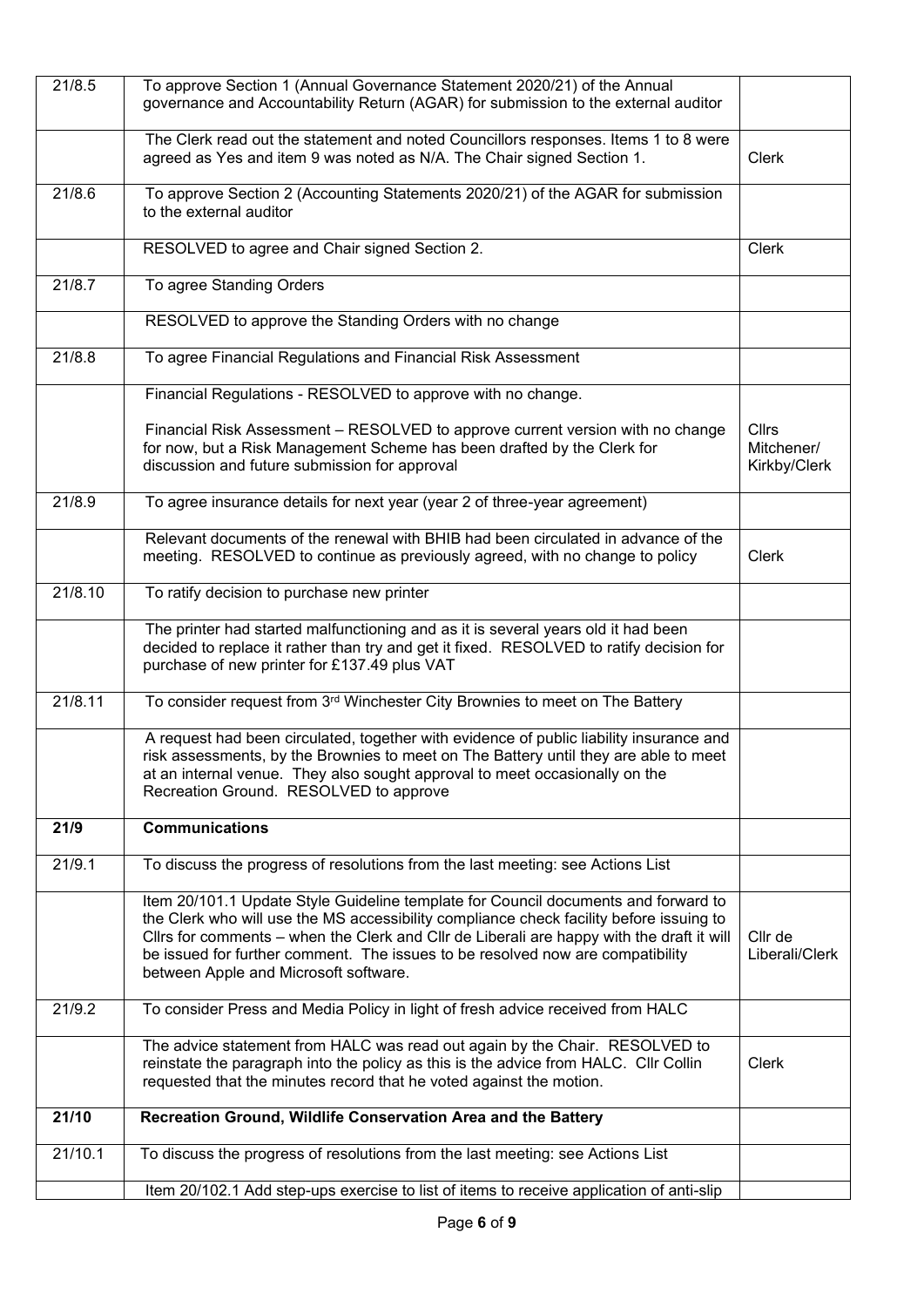|         | stain as soon as weather allows. Actions due: anti-slip stain and preparation and<br>staining of benches (volunteers need to be identified to carry this out), and more<br>'slippery when wet' signs are required - carry out in April. Cllr de Liberali to purchase<br>more anti-slip stain - Cllr de Liberali has now bought the stain but not yet applied it.<br>The task will be carried out with a volunteer (to be identified) and Cllr Kirkby                                                                                                                                                                             | Cllrs de<br>Liberali &<br>Kirkby    |
|---------|----------------------------------------------------------------------------------------------------------------------------------------------------------------------------------------------------------------------------------------------------------------------------------------------------------------------------------------------------------------------------------------------------------------------------------------------------------------------------------------------------------------------------------------------------------------------------------------------------------------------------------|-------------------------------------|
|         | Item 20/102.1 Identify which benches need treatment and a programme, then who<br>will carry out the work (ie councillors, volunteers or external party) - Clerk to issue list<br>of benches to Cllr de Liberali. See Handyperson report (item 21/10.3) that<br>recommends repair of one bench.                                                                                                                                                                                                                                                                                                                                   | Clerk                               |
|         | Item 20/102.1 Circulate link to Rec survey - Cllr Leach to include the survey in the<br>OB-server. It is already on the website (Recreation Ground page) and QR codes<br>issued by Cllr de Liberali will be on display in the parish                                                                                                                                                                                                                                                                                                                                                                                             | Cllr Leach &<br>Cllr de<br>Liberali |
|         | Item 20/102.4 Provide feedback on Rec report – none received to date (agenda item)                                                                                                                                                                                                                                                                                                                                                                                                                                                                                                                                               |                                     |
|         | Item 20/102.4 Chat to greenkeepers at the golf club and Green Smile in respect of<br>advice on re-seeding/building u areas that have deteriorated as highlighted in the<br>recent annual inspection – action complete, the greenkeepers had no suggestions<br>and are having difficulties themselves with the cold and dry weather although some<br>rain and warmth should help. Cllr Collin's seeded areas should start to germinate<br>soon.                                                                                                                                                                                   |                                     |
|         | Item 20/102.4 Provide a report to Cllr Leach for inclusion in the OB-server - action<br>complete, draft issued today.                                                                                                                                                                                                                                                                                                                                                                                                                                                                                                            |                                     |
|         | Item 20/102.5 Add Annual Play Inspection report to May agenda – action complete                                                                                                                                                                                                                                                                                                                                                                                                                                                                                                                                                  |                                     |
|         | Item 20/102.5 Prepare spreadsheet for the next Rec meeting so that appropriate<br>decisions can be identified for each item in the Annual Play Inspection report – action<br>not done.                                                                                                                                                                                                                                                                                                                                                                                                                                           |                                     |
|         | Item 20/102.6 Chase Outside Classrooms and seek comparative quotation (for<br>swing) from an alternative supplier - Cllr Collin has chased Outside Classrooms but<br>not sought alternative quotation yet                                                                                                                                                                                                                                                                                                                                                                                                                        | Cllr Collin                         |
| 21/10.2 | To consider report from Cllr Collin based on Groundsman's weekly reports and agree<br>actions                                                                                                                                                                                                                                                                                                                                                                                                                                                                                                                                    |                                     |
|         | No report had been written. A broken piece of the tunnel had been identified in the<br>groundsman's weekly reports which Cllr Collin will undertake some remedial works as<br>a temporary measure and will meet Outside Classrooms to agree a permanent<br>solution                                                                                                                                                                                                                                                                                                                                                              | Cllr Collin                         |
| 21/10.3 | To receive reports on routine and ad-hoc tasks that have been completed (Standing<br>Item)                                                                                                                                                                                                                                                                                                                                                                                                                                                                                                                                       |                                     |
|         | A report had been circulated in advance of the meeting. Regular checks completed.<br>The basket swing continues to have maintenance issues. The Clerk recommended<br>taking the swing out of use. The issues have temporarily been resolved. RESOLVED<br>to take swing out of use if Outside Classrooms have not visited within the next week<br>to offer advice on remedying the issues and to obtain a quotation for a replacement<br>basket swing of a different design. RESOLVED to obtain a quotation for repair of<br>bench to north of football pitch. Clerk to request that Peter Arnold meets Cllr Kirkby<br>to discuss | Cllr Collin<br>Clerk/Cllr<br>Kirkby |
| 21/10.4 | To consider report on Annual Play Inspection from Cllrs Collin and de Liberali and<br>agree actions                                                                                                                                                                                                                                                                                                                                                                                                                                                                                                                              |                                     |
|         | No report had been prepared and there was some concern that the Council had not<br>had an opportunity to agree what actions, if any, are required, even if the items<br>identified were low risk. Cllr de Liberali will investigate a solution to One item related                                                                                                                                                                                                                                                                                                                                                               |                                     |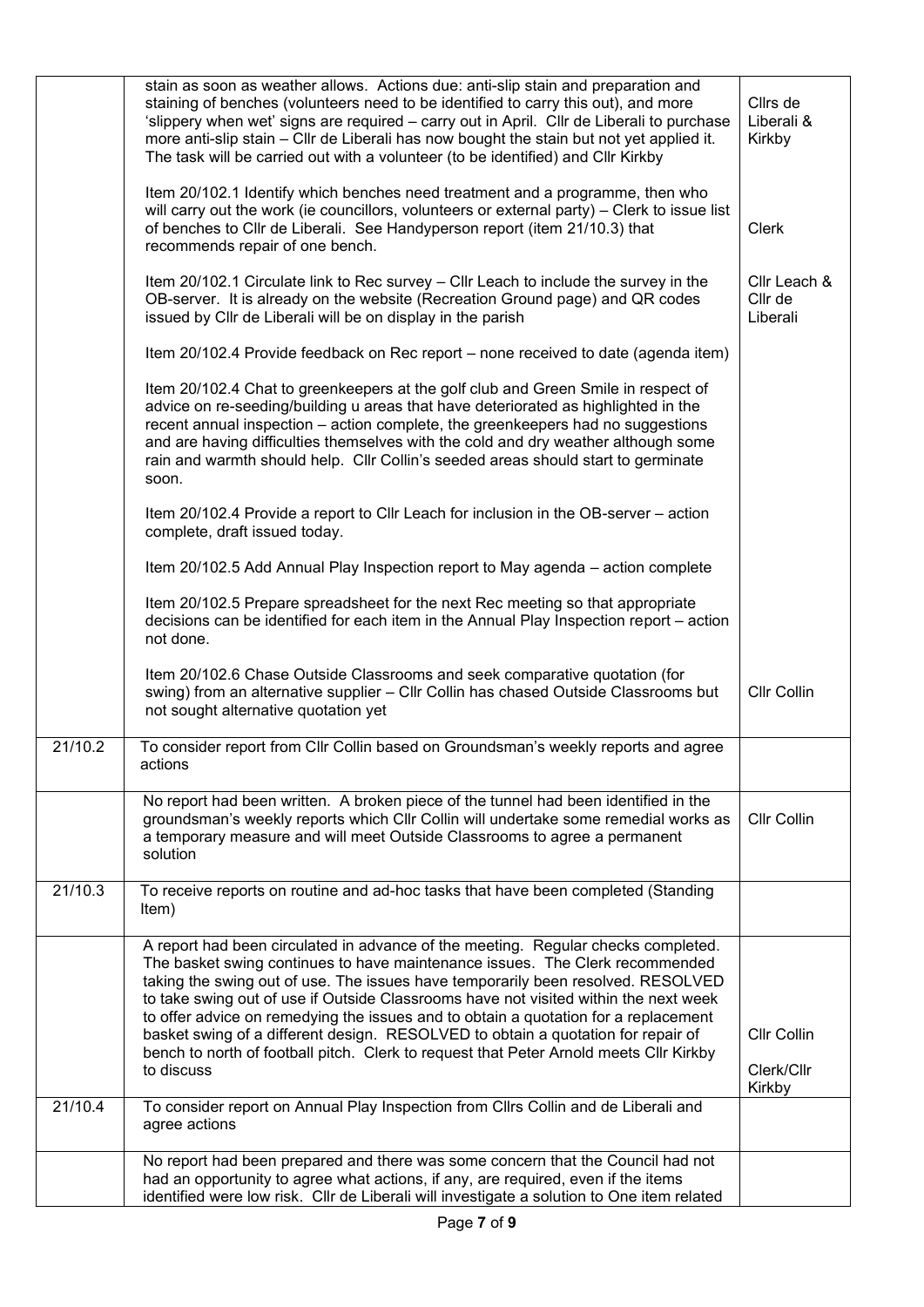|         | to the notice board being too close to the balance beam and Cllr de Liberali AGREED<br>to investigate a solution. Cllr Collin AGREED to review the report again and visit the<br>play area next week and prepare a report by the end of the month. Clirs Hare and<br>Leach offered to meet Cllr Collin at the play area.                                                                                                                                                                                                                                                                                                                          | Cllr de<br>Liberali<br>Cllr Collin<br><b>Cllrs Hare</b><br>and Leach |
|---------|---------------------------------------------------------------------------------------------------------------------------------------------------------------------------------------------------------------------------------------------------------------------------------------------------------------------------------------------------------------------------------------------------------------------------------------------------------------------------------------------------------------------------------------------------------------------------------------------------------------------------------------------------|----------------------------------------------------------------------|
| 21/10.5 | To consider report on various Recreation Ground initiatives from Cllr Collin and agree<br>actions                                                                                                                                                                                                                                                                                                                                                                                                                                                                                                                                                 |                                                                      |
|         | No new report had been prepared. Cllr Mitchener went through the recommendations<br>included in the report by Cllr Collin issued for the last meeting. It was noted that the<br>previous meeting had agreed to remove the tennis net during the winter months to<br>allow more all-weather play surfaces. RESOLVED not to progress signs and<br>fundraising until responses from survey have been received and analysed. Cllr Collin<br>to re-issue narrative for use of the Rec for the website.                                                                                                                                                 | Cllr Collin                                                          |
| 21/10.6 | To consider report for replacement swing or alternative proposals from Cllr Collin and<br>agree actions                                                                                                                                                                                                                                                                                                                                                                                                                                                                                                                                           |                                                                      |
|         | No report had been received, item discussed elsewhere                                                                                                                                                                                                                                                                                                                                                                                                                                                                                                                                                                                             |                                                                      |
| 21/10.7 | To consider report on handyperson group from Cllrs Collin and de Liberali and agree<br>actions                                                                                                                                                                                                                                                                                                                                                                                                                                                                                                                                                    |                                                                      |
|         | This item was covered by the Handyperson report                                                                                                                                                                                                                                                                                                                                                                                                                                                                                                                                                                                                   |                                                                      |
| 21/10.8 | To consider proposal for damaged fencing between the Recreation Ground and<br>adjacent field from Cllr Mitchener and agree actions                                                                                                                                                                                                                                                                                                                                                                                                                                                                                                                |                                                                      |
|         | A report had been circulated including possible solutions to prevent footballs going<br>over the fence in the short- and long-term. RESOLVED that Cllr Collin will speak to<br>the landowner to try and persuade him to accept an access point, or failing that the<br>fence will be repaired.                                                                                                                                                                                                                                                                                                                                                    | Cllr Collin                                                          |
| 21/10.9 | To consider report from Cllr Hare on green picnic on The Battery in July                                                                                                                                                                                                                                                                                                                                                                                                                                                                                                                                                                          |                                                                      |
|         | A report had been circulated in advance of the meeting with recommendations.<br>RESOLVED to accept the recommendations as follows: to allow the use of The<br>Battery for the event, to find cost of a First Aid kit for the sub groups ready for<br>approval at next meeting, to support the production of A5 leaflet for each household<br>at a cost of £139.36, to provide £40 prize money, to write a Terms of Reference to<br>create a new Sustainability working group of the Council ready for the next meeting,<br>and to identify level of Covid signage, if any, required for social distancing and cost<br>ready for the next meeting. | Cllr<br>Hare/Clerk                                                   |
| 21/11   | <b>Items for Consideration Only</b>                                                                                                                                                                                                                                                                                                                                                                                                                                                                                                                                                                                                               |                                                                      |
| 21/11.1 | To discuss the progress of resolutions from the last meeting: see Actions List                                                                                                                                                                                                                                                                                                                                                                                                                                                                                                                                                                    |                                                                      |
|         | Item 20/104.1 Bring proposals for enhancement (to area where dog bin has been<br>removed) to the next meeting - Cllr de Liberali has provided an update on progress<br>and will take forward in line with advice received by HALC (below)                                                                                                                                                                                                                                                                                                                                                                                                         | Cllr de<br>Liberali                                                  |
|         | Item 20/104.1 Seek advice from HALC on the risks associated with carrying out work<br>on land whose ownership is unknown - action complete                                                                                                                                                                                                                                                                                                                                                                                                                                                                                                        |                                                                      |
|         | Item 20/104.2 Respond to resident stating that enforcement of the coronavirus<br>restrictions is not a parish council responsibility, and for any future concerns advise to<br>contact the WCC Covid marshals whose role is to support safe shopping - action<br>complete                                                                                                                                                                                                                                                                                                                                                                         |                                                                      |
|         | Item 20/104.2 If owner of field adjacent to Rec raises fence replacement discuss the<br>matter further with him - agenda item                                                                                                                                                                                                                                                                                                                                                                                                                                                                                                                     |                                                                      |